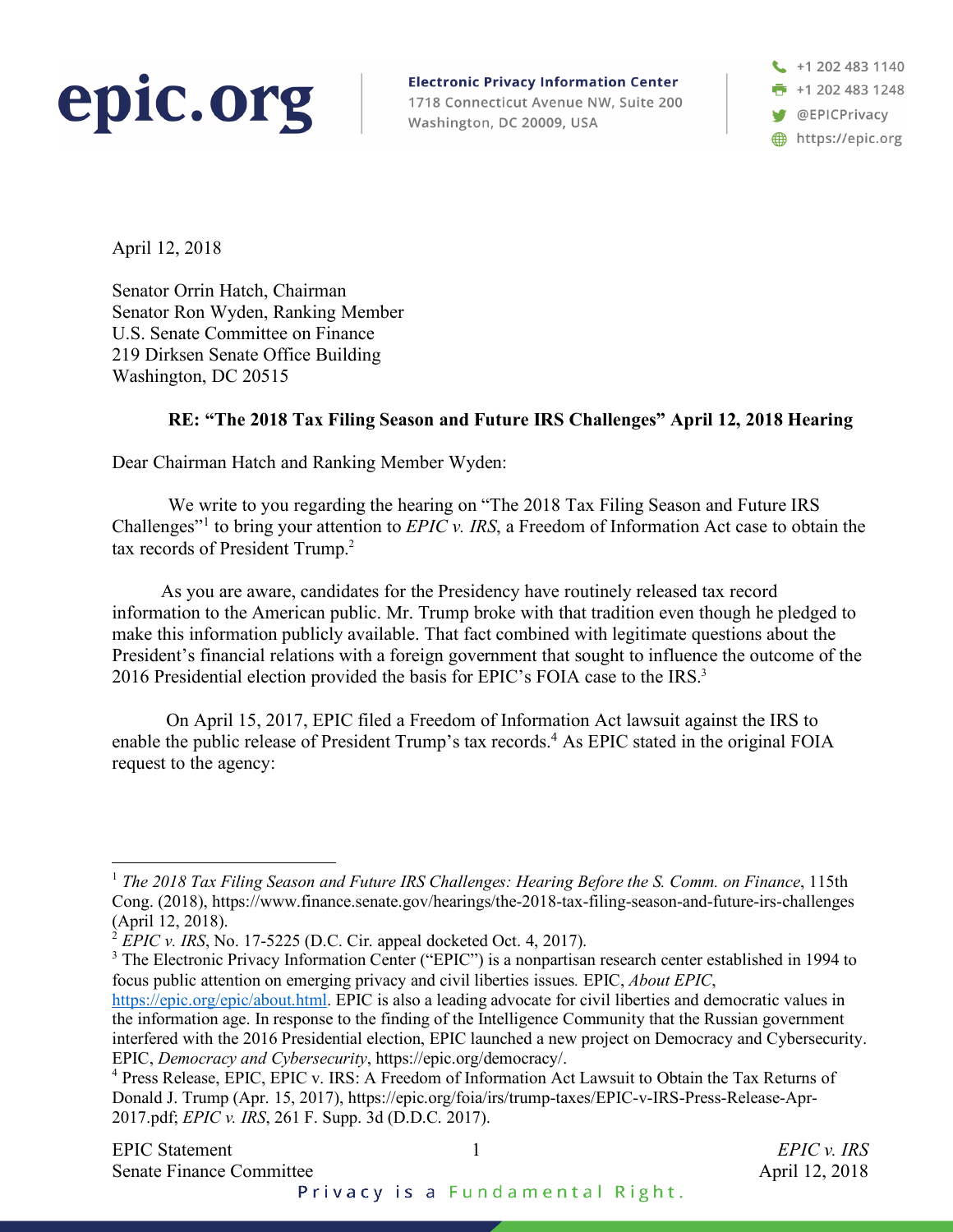At no time in American history has a stronger claim been presented to the IRS for the public release of tax records to "correct misstatements of fact."5 If the Freedom of Information Act means anything, it means that the American public has the right to know whether records exist in a federal agency which reveal that the U.S. President has financial dealings with a foreign adversary.<sup>6</sup>

There is a key provision in the Internal Revenue Code that permits the release of tax records in certain circumstances to correct misstatements of fact. This provision, 26 U.S.C. § 6103(k)(3), was enacted to ensure the "integrity and fairness [of the IRS] in administering the tax laws" in the aftermath of the Watergate scandal and related misuses of tax information by the Nixon White House.7 It allows the IRS to release tax records "with respect to any specific taxpayer to the extent necessary for tax administration purposes to correct a misstatement of fact."8 Former IRS Commissioner Margaret Milner Richardson stated that  $\S 6103(k)(3)$  "permits the IRS to disclose tax return information to correct misstatements of fact without a waiver from the taxpayer."9 In other words: the IRS does not need a waiver from President Trump to release his tax returns.

The IRS has used this disclosure power before. In 2000, the IRS used its  $\S 6103(k)(3)$ authority to make ten separate disclosures of tax information.10 Indeed, as Senator Grassley has observed,  $\S 6103(k)(3)$  dictates that certain "type[s] of factual misstatements should trigger disclosure of return information" depending on the "consequences of these misstatements" and "their degree of seriousness."11

There has never been a more compelling request presented to the IRS than the request from EPIC to obtain the tax records of President Donald J. Trump. Many individuals, including the President, have published conflicting statements of fact about the contents of Donald J. Trump's tax returns and the extent of his business dealings with the Russian government. Following the election, President Trump tweeted on January 11, 2017: "Russia has never tried to use leverage over me. I HAVE NOTHING TO DO WITH RUSSIA - NO DEALS, NO LOANS, NO NOTHING!"12 However, family members, public figures, and news organizations have squarely disputed the President's denials of Russian financial ties, including Donald Trump, Jr., Eric Trump, Sen. Chris Murphy, The New York Times, The Washington Post, and CBS News.

The IRS has the authority to release the President's tax returns with the approval of the Joint Committee on Taxation. We urge the Senate Finance Committee to support this release. The public

 $5$  26 U.S.C. § 6103(k)(3).

<sup>6</sup> FOIA Request from EPIC to IRS (Feb. 16, 2017), https://epic.org/foia/irs/trump-taxes/EPIC-17-02-16-IRS-FOIA-20170216-Request.pdf.

<sup>7</sup> *Confidentiality of Tax Return Information: Hearing Before the Comm. on Ways and Means*, 94th Cong. 22– 23 (1976) (statement of Donald C. Alexander, Commissioner of Internal Revenue).

 $826$  U.S.C. § 6103(k)(3).

<sup>9</sup> *Final Remarks by Margaret Milner Richardson, Commissioner of Internal Revenue*, Fed. B.A. Sec. Tax'n Rep., Spring 1997, at 6, 9.

<sup>10</sup> Internal Revenue Serv., *Disclosure Report for Public Inspection Pursuant to Internal Revenue Code Section 6103(p)(3)(C) for Calendar Year 2000* at 3 (2001).

<sup>&</sup>lt;sup>11</sup> 127 Cong. Rec. 22,510 (1981).

<sup>12</sup> *EPIC v. IRS*, 261 F. Supp. 3d 1, 4 (D.D.C. 2017).